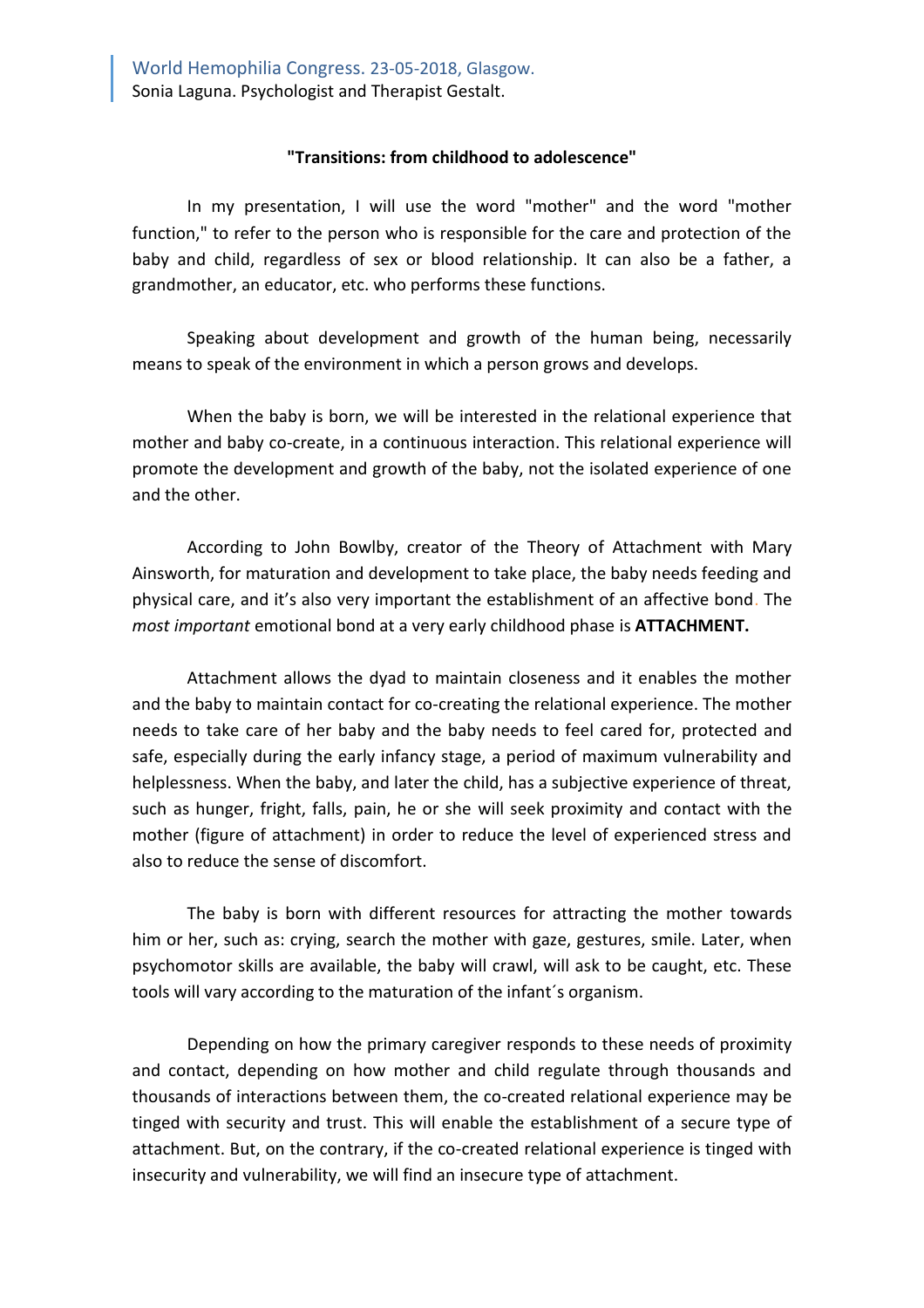Therefore, we can say that the quality of attachment is determined by the care received in our early childhood, by our main caregiver.

## *But how should this care system be in order to facilitate a secure attachment type?*

Studies show that the variable with the greatest impact on the construction of a secure attachment type is MATERNAL SENSITIVITY.

Maternal sensitivity is defined by the ability to:

- o Perceive the baby's signals,
- o Interpret these messages properly
- o And have a consistent and appropriate response to them.

Other skills, such as the permanence in time of the figure of attachment, the mother's physical availability, her emotional receptivity and the balance between dependence and autonomy will also play an important role in establishing a secure attachment type.

These skills are also influenced by the parent's life experiences and their own attachment type, as well as by the innate characteristics of the baby, for example, if he is born with Haemophilia.

We know from different authors that the baby's exploration system appears when babies are six or eight months old. This is linked to the acquisition of new motor skills such as crawling. The child feels curiosity and interest in the environment and he is also interested in the objects that are in it. As a good mammal, he wants to explore and manipulate everything.

In the task of exploration, the child will experience less fear if the mother offers a secure ground. If this occurs, on the one hand, the child will trust that if a danger appears, his mother will be there to offer him protection and comfort. On the other hand, if the mother is sensitive to the growing autonomy of her child and his or hers needs, she will offer the sufficient and adequate SUPPORT to sustain this progressive differentiation.

We can say that GROWING implies a progressive process that goes from the more or less undifferentiated "we" during the first months of life, to a differentiated I-Thou.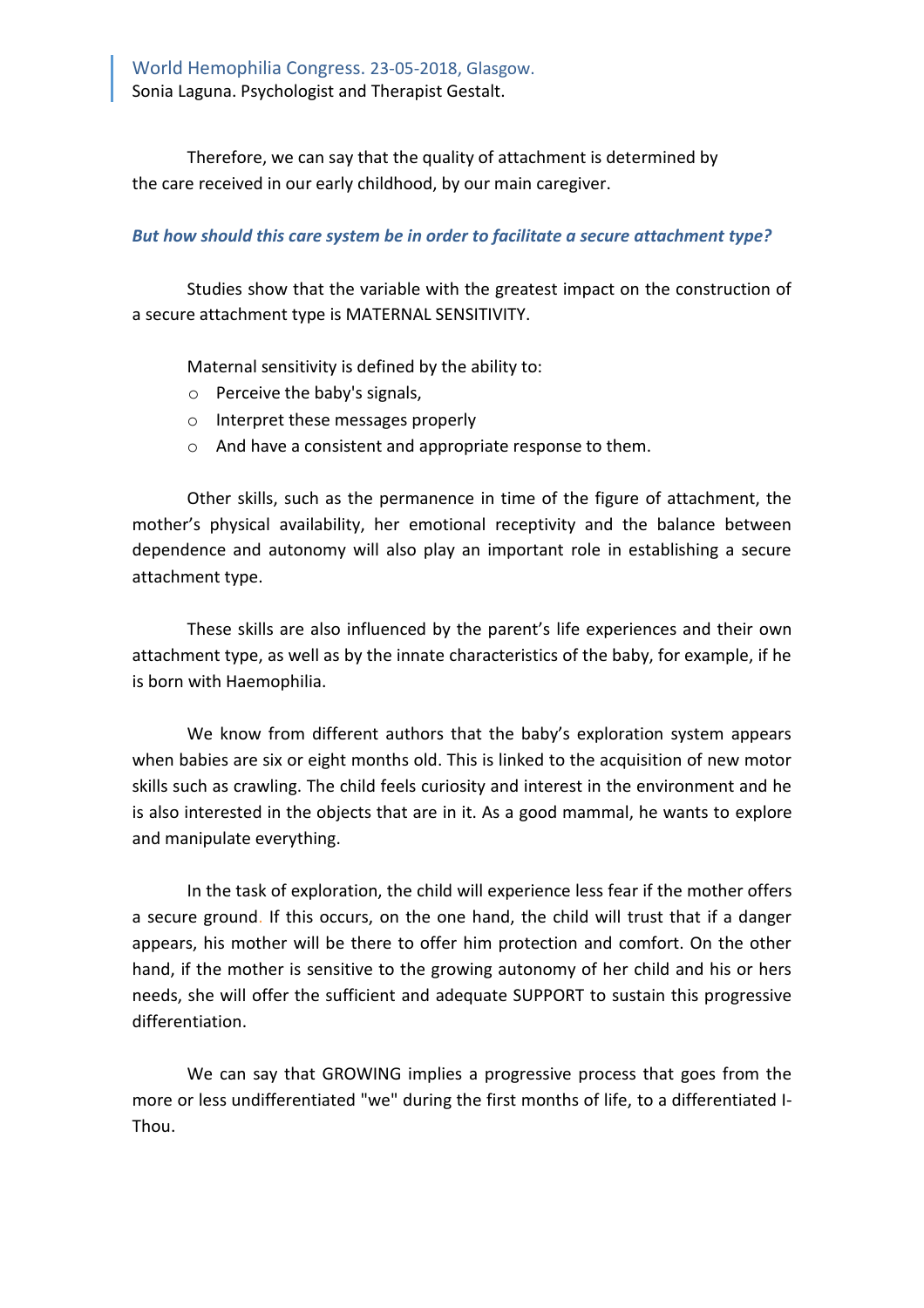## *But, what happens if a chronic illness, such as hemophilia, is present in the relational experience that the mother and child co-create?*

It is more likely that the differentiation/individuation process may be compromised. Maternal sensitivity may be affected in some of its components, as well as the ability to offer support.

Perhaps the mother is more aware of her own emotional states, such as fear, guilt, sadness, which prevents her from seeing her baby's signals, delaying the response of care and even not offering it.

Perhaps, the interpretation that the mother makes of her son's signals are wrong, for example: the baby wants to move from one place of the room to another and the mother takes him in her arms because she fears that he may damage himself instead of promoting that the child can find his own skills.

So, instead of support, there will be abandonment and/or overprotection. In the first case, **Abandonment,** means that "the child is left prematurely alone", that is, he is rushed into his autonomy. It is likely that, when the child becomes an adult and needs support, then he can hardly trust that another person will be able to support him. He will find it uncomfortable to ask for help and receive it.

In the second case, **Overprotection,** means that "the parents will do for the child without counting on him". The caregiver usually intervenes hastily. Over time, adults may have difficulty knowing what they want, who they are, what they like, etc. and they will configure a self-concept tinged with incapacity and distrust towards themselves and towards their own resources.

With overprotection, there is not enough space and time for the child to develop new skills, the opportunity to spontaneously stand on their own resources is removed. For example, imagine that the child spills a glass of water. What do you think he would do? Would he take a cloth? Would he ask for help? Would he take a broom? This is difficult to know if there is not a minimum waiting period that allows the child to initiate a natural and spontaneous response –in this case, reparation.

We have to realize that both abandonment and overprotection have the same effect: "The needs of the child are not taken into consideration." There is no emotional synchronicity.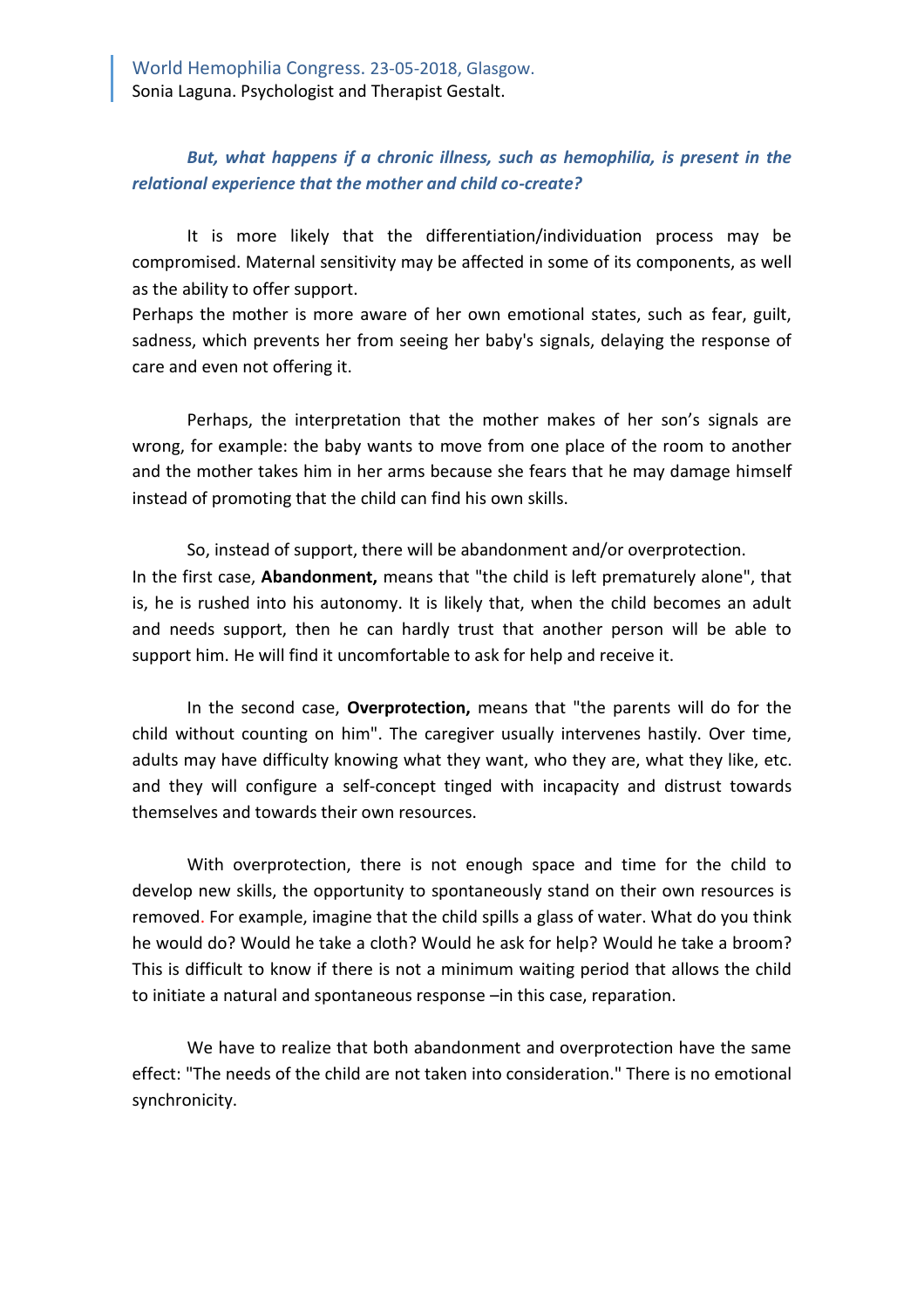The important thing in the process of individuation is that the mother and father function will provide the necessary support, according to the maturity level of the child, so that he can find his own resources.

## *But, what do we mean when we talk about Support?*

"To give support is to offer the other, that what allows him to take the next step, it facilitates him to continue with his task".

For example, when the baby begins to take his first steps, something that happens in many cases is that the he needs to grab himself onto something secure so he can incorporate himself and then walk. He does not need us to take him, nor keep him on his feet, he only needs help to incorporate himself.

As parents, in order to support the child, it is important to be interested in what he is doing and also to be aware at what point he can not continue by himself. This is the moment in which his energy falls and he feels frustrated due to the difficulty to face the task. This is a good time to intervene with our help, offering the necessary support so he can continue with the task.

Support is important because it facilitates growth and it helps children develop their own skills, confidence, an inner belief in their ability to solve problems and face challenges. It also enables their creativity.

Support does not have to do with the absence of boundaries. Boundaries are necessary for children, they do not necessarily know all the potential dangers of the environment they live in.

Something that can happen when we rise a child with hemophilia, is that parents see dangers where there are none. They project their own fears into the environment and everything seems to be potentially dangerous, so they become overprotective and restrictive. Other times, they overcompensate their children's illness and their own feelings of guilt through the absence of limits.

As professionals we must support parents so they are aware of their own feelings and emotions, so they can choose what to do with them, so they don't confuse their own feelings with what their children are feeling, and, also, so they don't project in others what belongs to them.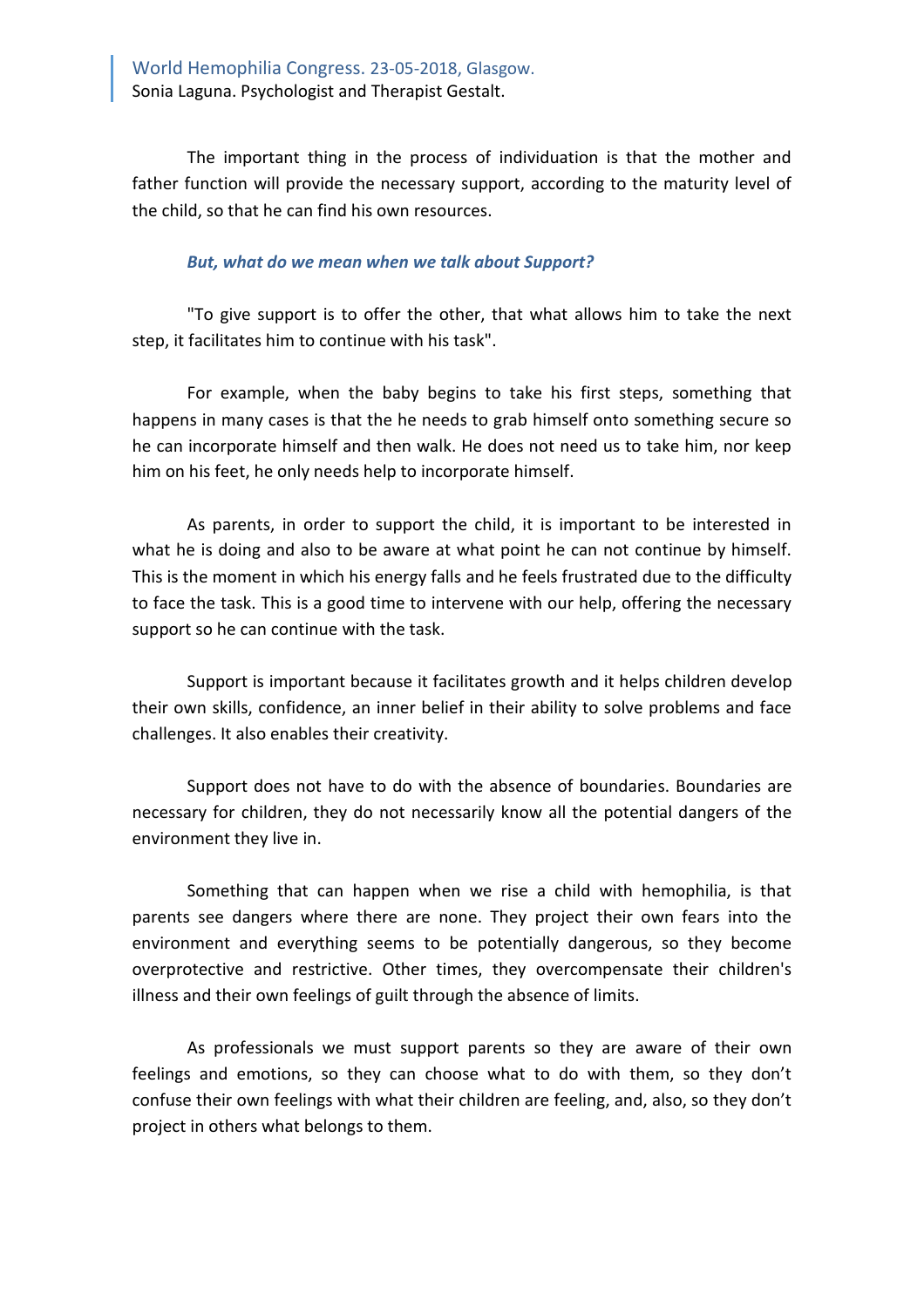We must support them in the ability to "realize" their own limitations and needs, so that they can get the necessary support and care from people of their same "psychological size" and not through unconscious behaviors that overload and limit the development of their children.

Only then, parents can accompany, regulate and tune in with the needs of their children, because they will be aware of how to accompany their own needs. This will also make it possible that they become a model of self-care for their children.

It is also important to provide families with shared experiences so they can practice together skills that strengthen their children's self-esteem as they grow up: (Violet Oacklander, "The Hidden Treasure: The Inner Life of Children and Adolescents")

- o Stimulate and intensify their senses: sight, hearing, smell, taste and touch.
- o Include body work, such as, breathing and the use of their voice.
- o Provide experiences that they can master and experience mastery
- o Encourage that they have a chance to choose when it's possible.
- o Practice statements about themselves: for example, lists of things that I get angry at or I don´t like".
- o Encourage that they are in contact with their aggressive energy, of course we don't mean violence.

These are some skills that will strengthen self-esteem

Parents should be aware of how they interact with their children, what experiences they provide them with, what kind of gaze they give to their children. All this work that we have described, kept during the first years of life, will allow the transition from childhood to adolescence based on a secure ground that will allow children to grow and experiment as they become teenagers. It is not the same to grow on foundations that offer security and psychological and emotional solidity, than to grow on a foundation where mistrust, insecurity and restlessness is predominant.

Finally, one last reflection: *what was the way in which your parents saw the world that they transmitted to you?* Was it security, confidence? or, on the contrary, was it distrust, insecurity, incapacity…? *And, to what extent does it have an influence on you today and on the way you relate to other people who are meaningful to you?*

Thank you very much for your attention.